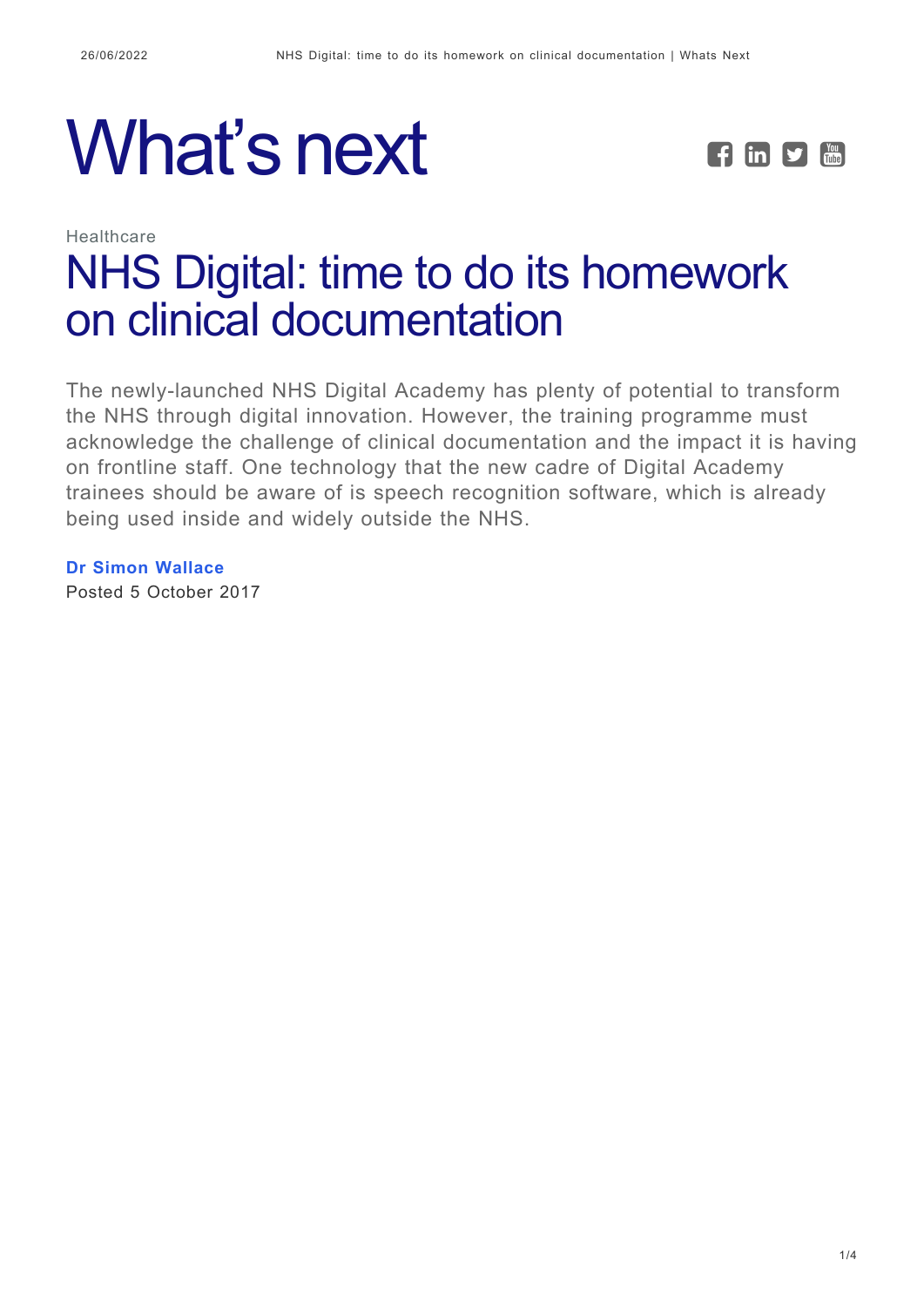

The [NHS Digital Academy,](https://www.digitalhealth.net/2017/09/nhs-digital-academy-officially-launched/) launched in Manchester August 2017, is the fruition of another Robert Wachter [recommendation.](https://www.gov.uk/government/publications/using-information-technology-to-improve-the-nhs) Over the next three years it will train up to 300 digital leaders starting with chief clinical information officers (CCIOs) and chief information officers (CIOs). Rachel Dunscombe, CIO at *Salford* Royal NHS Foundation Trust has become its chief executive and describes it as the 'beginning of a profession'.

Understandably there is a lot of excitement and attention on the Academy. Its chair Lord Ara Darzi, former health minister and head of Imperial's Health Innovation Unit wants CCIOs and CIOs to be sitting as executive members of boards. He says this is because 'these leaders are the only way we are going to drive digital implementation and transformation'.

### **Technology needs to support the healthcare transformation**

Professor Keith McNeill, the can-do Aussie leaving his post of NHS CCIO, believes the Academy has the opportunity to 'provide people on the ground with the skills to understand tech and have transformational leadership capabilities – transform from the ground root and branch'.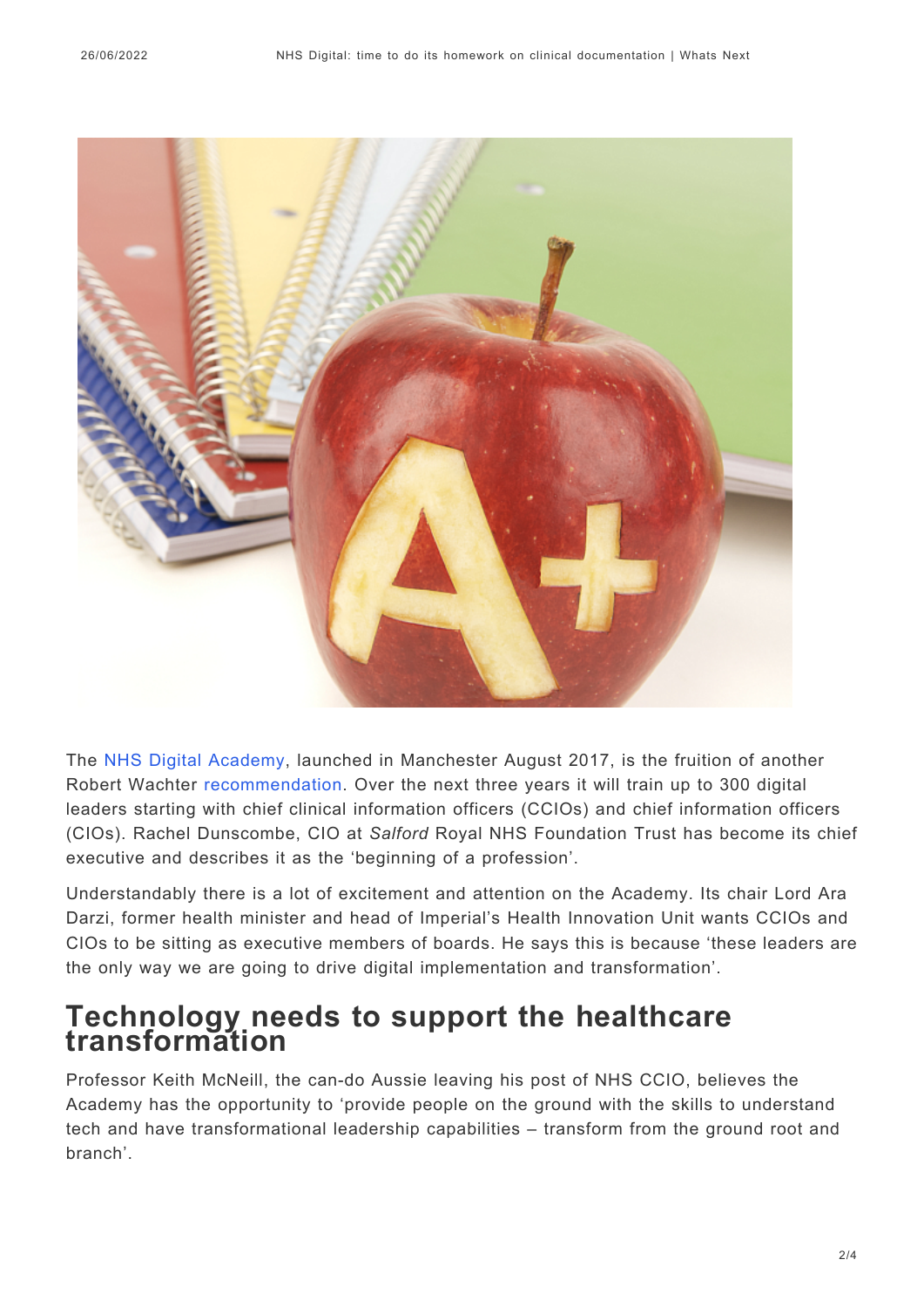The curriculum will be an interesting starting point and there certainly is a lot of ground to cover. It could easily span health informatics, systems design, [clinical decision support](https://whatsnext.nuance.co.uk/healthcare/ai-and-real-time-clinical-decision-support/), data interventions for service improvement, health information technology implementation to management and leadership.

## **The clinical documentation challenge**

Sadly, one area I fear it may not cover in detail is how we overcome the challenge of clinical documentation. In a previous [blog post](http://whatsnext.nuance.co.uk/healthcare/digital-health-ccio-summer-school-highlights-pivotal-role-of-data-in-digitising-nhs/) I have highlighted how the ease of entering quality data by whatever method will play a [key role in realising the benefits of big data](https://whatsnext.nuance.co.uk/healthcare/is-your-data-in/).

One often overlooked but proven tool for data entry is speech recognition software. You can find out more about the role that speech recognition is playing in reducing the burned of clinical documentation [here](http://engage.nuance.co.uk/clinical-documentation-made-easy).

I have made bold predictions that this simple to use universal tool will quickly surpass other forms of data entry such as typing – we have no choice because in the consumer world, the likes of Alexa are making this happen in front of our very eyes. Our healthcare professionals will be coming to work asking why this technology cannot be harnessed in their day to day working and of course they are right.

As we know, this is another technology that we should not adopt just for technology's sake. It must work for the end user. It has to be accurate and address tricky medical terms taking the clicks and clunk out of the all-important electronic patient record. Finally, it needs to be linked with intelligence around decision support and [remove the arduous task of coding](https://whatsnext.nuance.co.uk/healthcare/what-does-snomed-ct-mean-for-big-data-in-healthcare/) by seamlessly doing it in the background.

There is plenty of potential for NHS Digital Academy, but if it is to fulfil the ambition then the art of digital clinical documentation has to be a key part of the agenda.

**Tags:** [clinical documentation,](https://whatsnext.nuance.com/en-gb/tag/clinical-documentation/) [electronic patient records](https://whatsnext.nuance.com/en-gb/tag/electronic-patient-records/), [health IT,](https://whatsnext.nuance.com/en-gb/tag/health-it/) [healthcare](https://whatsnext.nuance.com/en-gb/tag/healthcare/), [NHS](https://whatsnext.nuance.com/en-gb/tag/nhs/)

#### **More Information**